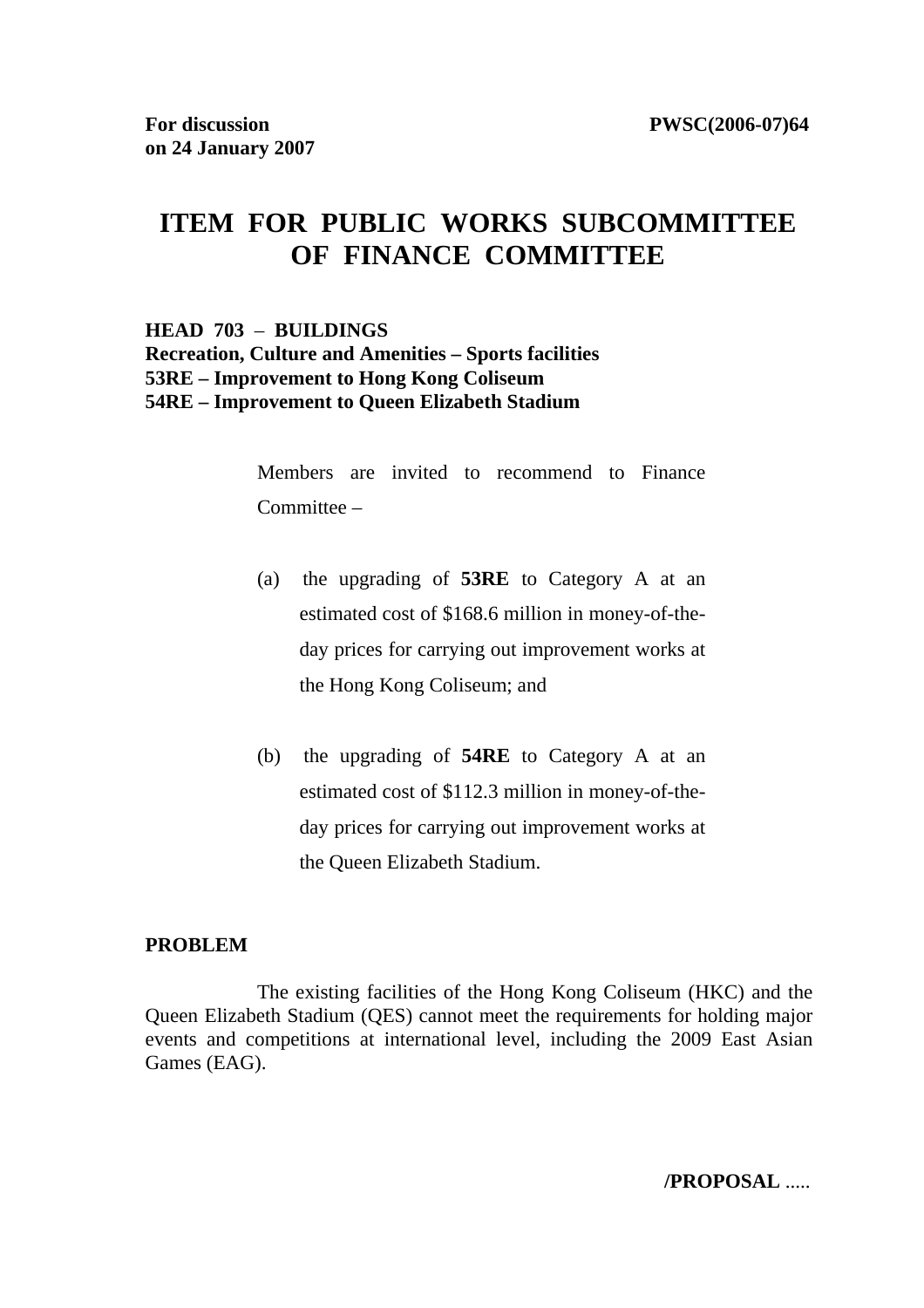# **PROPOSAL**

2. The Director of Architectural Services (D Arch S), with the support of the Secretary for Home Affairs, proposes to upgrade **53RE and 54RE** to Category A at an estimated cost of \$168.6 million and \$112.3 million respectively in money-of-the-day (MOD) prices for carrying out improvement works at the HKC and the QES.

# **PROJECT SCOPE AND NATURE**

- 3. The scope of improvement works to HKC under **53RE** comprises
	- (a) refurbishment of the existing facilities including the rooms for athletes, sports officials, referees and organisers, media room, press conference room, antidoping room, medical room, warm-up areas, etc.;
	- (b) renovation and face-lifting of all front-of-house and hospitality facilities, including additional facilities for people with disabilities;
	- (c) improvement and upgrading of the existing supporting and backstage facilities including the provision of video broadcast and sound systems, replacement of the existing aging scoreboards and replacement/enhancement of lighting fixtures/systems;
	- (d) replacement of all the ageing fixed arena seats (about 10 500 seats),(they are folding seats and the current seats produce noise nuisance when being vacated by audience; the current leg room is narrow) which have been used since the commissioning of the venue in 1983; and
	- (e) works to incorporate the thematic design to create a coherent sports identity for the 2009 EAG.
- 4. The scope of improvement works to QES under **54RE** comprises –

 $/(a)$  .....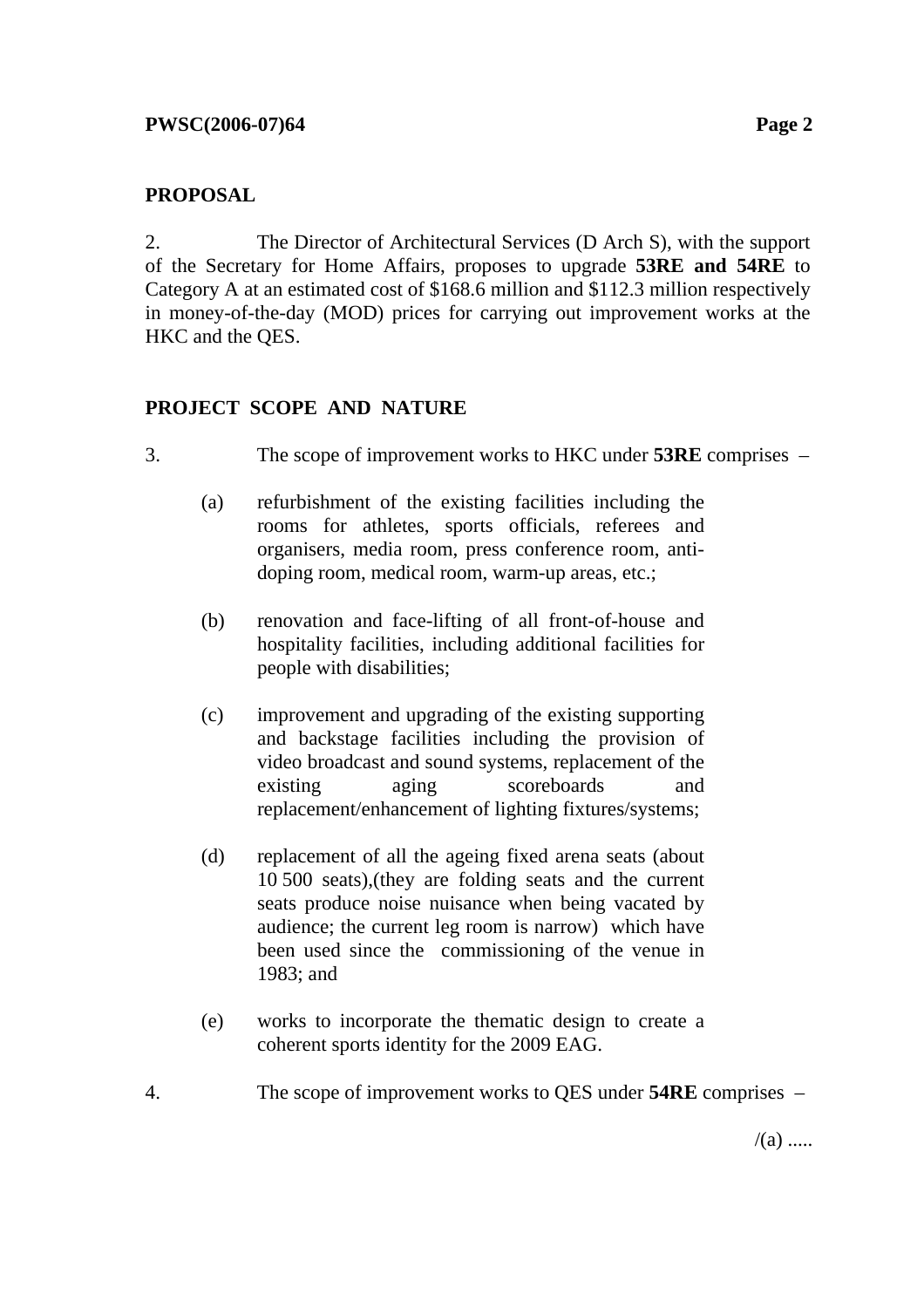- (a) refurbishment of the existing facilities and services areas to provide rooms for the athletes, sports officials, referees, organisers, anti-doping room, medical room, media room, press interview room, etc.;
- (b) renovation and face-lifting of the reception facilities;
- (c) improvement and upgrading of the existing supporting and backstage facilities including the replacement of the ageing LED wall-mounted scoreboard by a new scoreboard with video playback function, improvement of the existing lighting system, enhancement of the existing air-conditioning system to address the draught problem which affects the playing of ball games like badminton and upgrading of the ceiling/steel hangers at the arena area;
- (d) refurbishment of the front-of-house facilities for the public including the facilities for people with disabilities; and
- (e) works to incorporate the thematic design to create a coherent identity for the 2009 EAG.

5. The location plans of the HKC and the QES are at Enclosures 1 and 2 respectively. Computer-rendered drawings for the proposed improvement works are at Enclosures 3 and 4. We plan to start the proposed improvement works to both **53RE** and **54RE** in August 2007 for completion in February 2009. In order to minimise disruption to the public for using the two venues, we plan to close the two venues one after the other for about six months each during the construction period. The planned closure periods are the first half of 2008 for QES and the second half of 2008 for HKC. We have informed the regular hirers of the temporary closure plan for both venues and they will be advised to use alternative venues during the closure periods, including the Hong Kong Convention and Exhibition Centre, the Hong Kong International Trade & Exhibition Centre or the Asia-world Expo, etc.

#### **/JUSTIFICATION** .....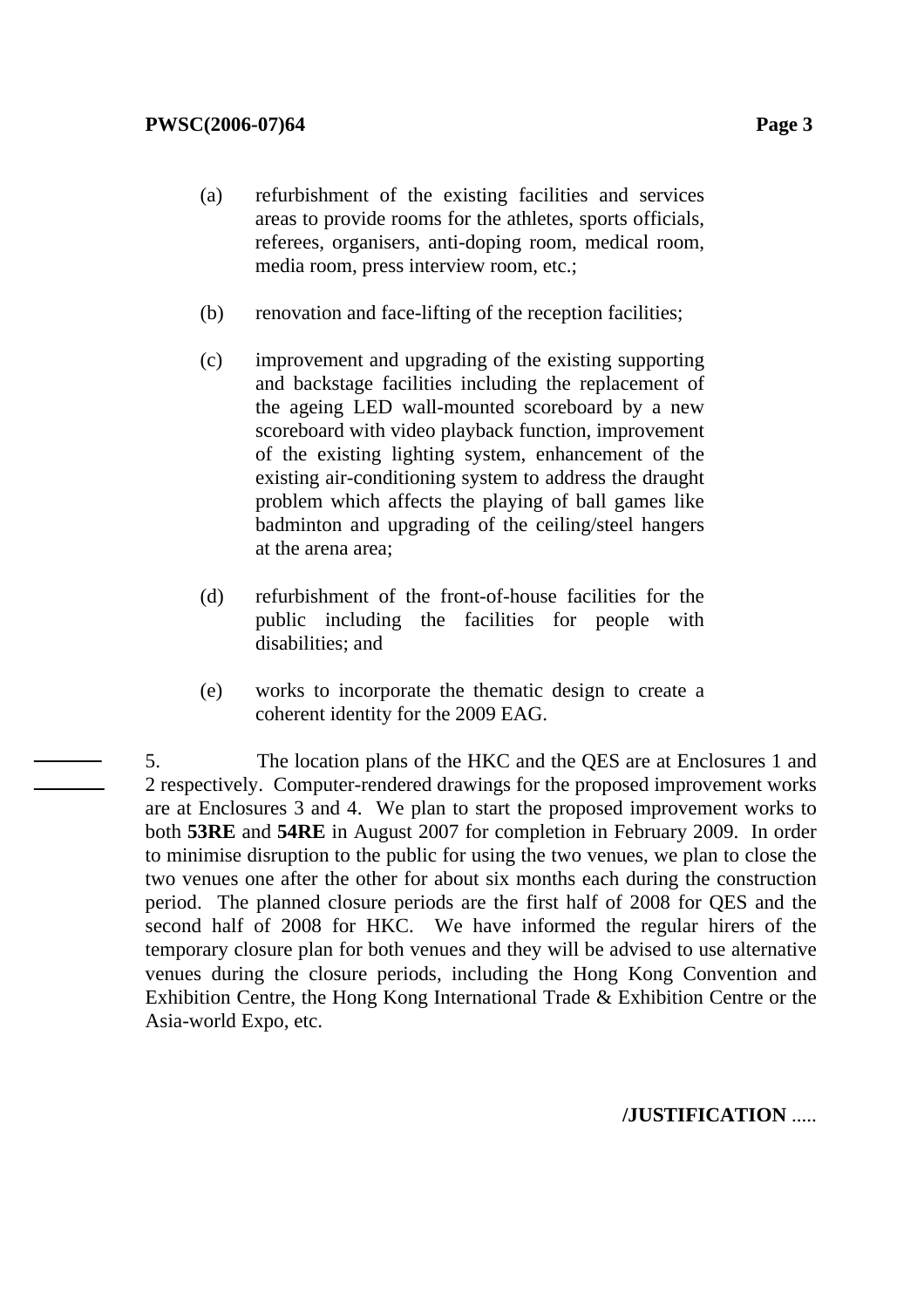## **JUSTIFICATION**

# HKC

 $\overline{a}$ 

6. The HKC is the largest indoor multi-purpose stadium in Hong Kong that can be used to conduct a variety of major events. It is also earmarked as one of the venues for holding the volleyball and basketball events of the  $2009$   $EAG<sup>1</sup>$ . Opened in 1983, HKC has been in use for over 20 years and its existing facilities are grossly outdated and need to be upgraded to meet the requirements and standard for holding international events and competitions. We also need to provide the necessary basic facilities such as the doping control station, media room for press interviews and rooms for tournament players and sports officials of the events/competitions.

7. Apart from the specific use of the venue for holding sports tournaments in Hong Kong, the facilities are multi-purposed and can be used for other major events such as the major cultural show for Hong Kong Film Award Presentation as well as spectacular pop concerts by both local and overseas artists, etc.

8. With a usage rate of over 90% for many years, HKC has been a very popular venue for holding a wide variety of large-scale activities ranging from sports tournament, entertainment and cultural events. Up to March 2006, the HKC has staged over 4 300 major presentations for enjoyment by over 32 million audience. Save for some small-scale refurbishment to upkeep certain reception and backstage facilities, the heavily used HKC has not undergone any major overhaul since its opening in 1983. Major improvement to the HKC is necessary to bring the facility in line with present-day standards and expectations of the community for holding large-scale events. Moreover, the improvement works should be carried out in one go to obviate the need to close the HKC again in the future. The improvement works will not only benefit sports development but also the holding of different varieties of major events in Hong Kong.

/QES .....

 $\overline{1}$  A total of 13 existing venues designated for holding the 2009 East Asian Games are proposed to be upgraded. Of these 13 projects, 247RS – "Improvement to Victoria Park Tennis Centre" was submitted to the Public Works Subcommittee (PWSC) on 19 December 2006. The remaining 12 projects will be submitted to PWSC on 24 January 2007 under three separate papers.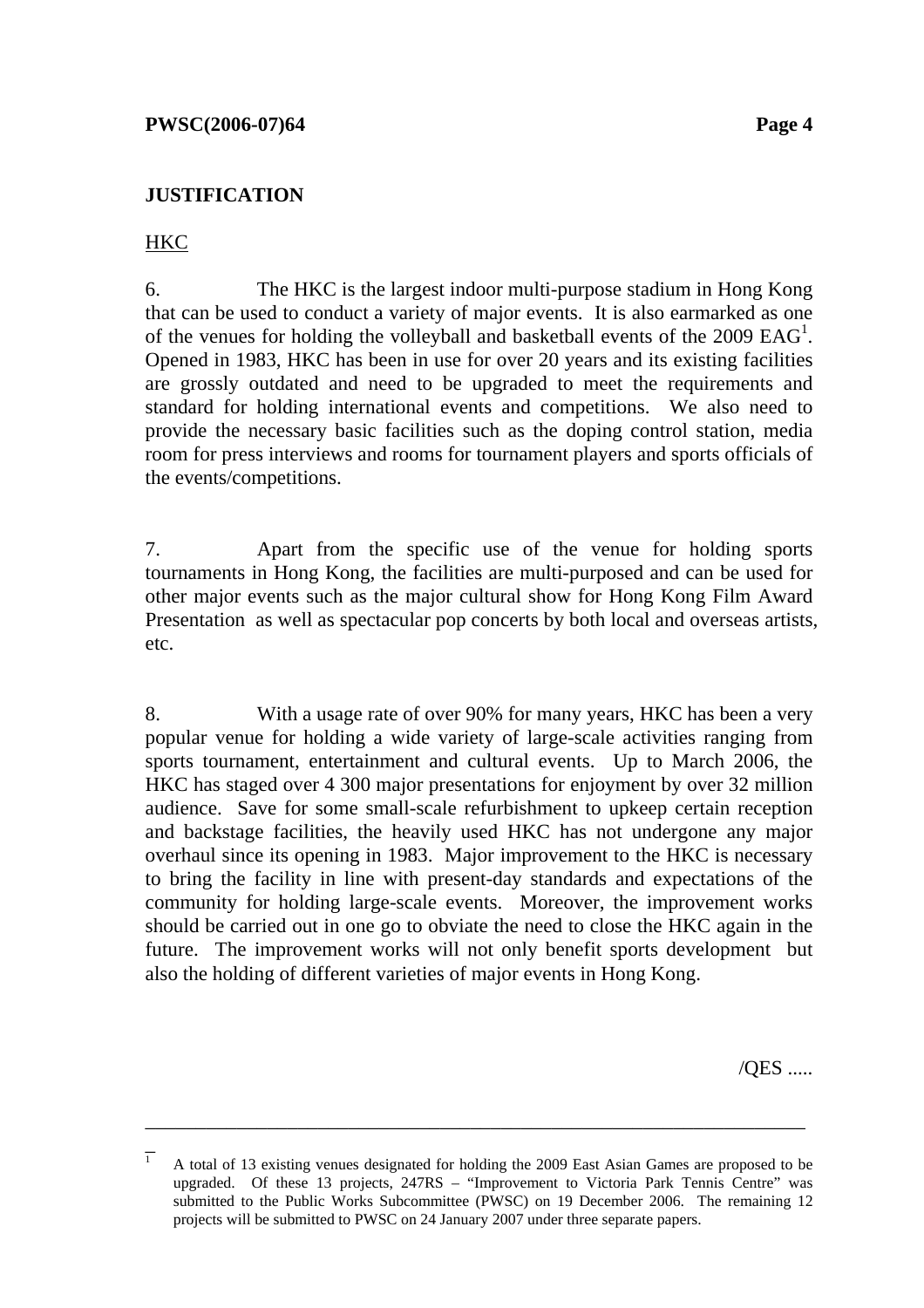#### **QES**

9. The QES is one of the leading sports and entertainment venues in Hong Kong. It will be used as the venue for holding the badminton and table tennis competitions in the 2009 EAG. Commissioned in 1980, the existing facilities of the QES are grossly outdated and need to be upgraded to enhance its functional efficiency and aesthetic image. We also need to provide the basic facilities such as the doping control station, media room for press interviews and rooms for tournament players and sports officials for the holding of international events and competitions including the EAG.

10. Apart from the specific use of the venue for holding sports tournaments in Hong Kong, the facilities are multi-purposed and can be used for other major local events such as International Arts Carnival, Fight Crime Conference as well as popular concert events by local and overseas artists, etc. The improvement works will benefit not only sports development but also the holding of other types of major events in Hong Kong.

11. The close proximity between the competition area/stage and the spectator grandstand at its arena provides an excellent ambience ideal for a wide variety of activities ranging from indoor sports events, medium-size cultural and entertainment programmes, school ceremonies, religious gatherings, organisation/ club activities and variety shows. The QES is a popular venue with a usage rate of about 70% around the years. Except regular maintenance works, the QES has not undergone any major overhaul since its opening over 25 years ago. Major improvement to its facilities is necessary to bring the venue up to present-day standards and expectations of the community for holding various events.

### **FINANCIAL IMPLICATIONS**

12. We estimate the capital costs of **53RE** and **54RE** to be \$168.6 million and \$112.3 million respectively in MOD prices (see paragraph 13 below), made up as follows –

 $/(a)$  .....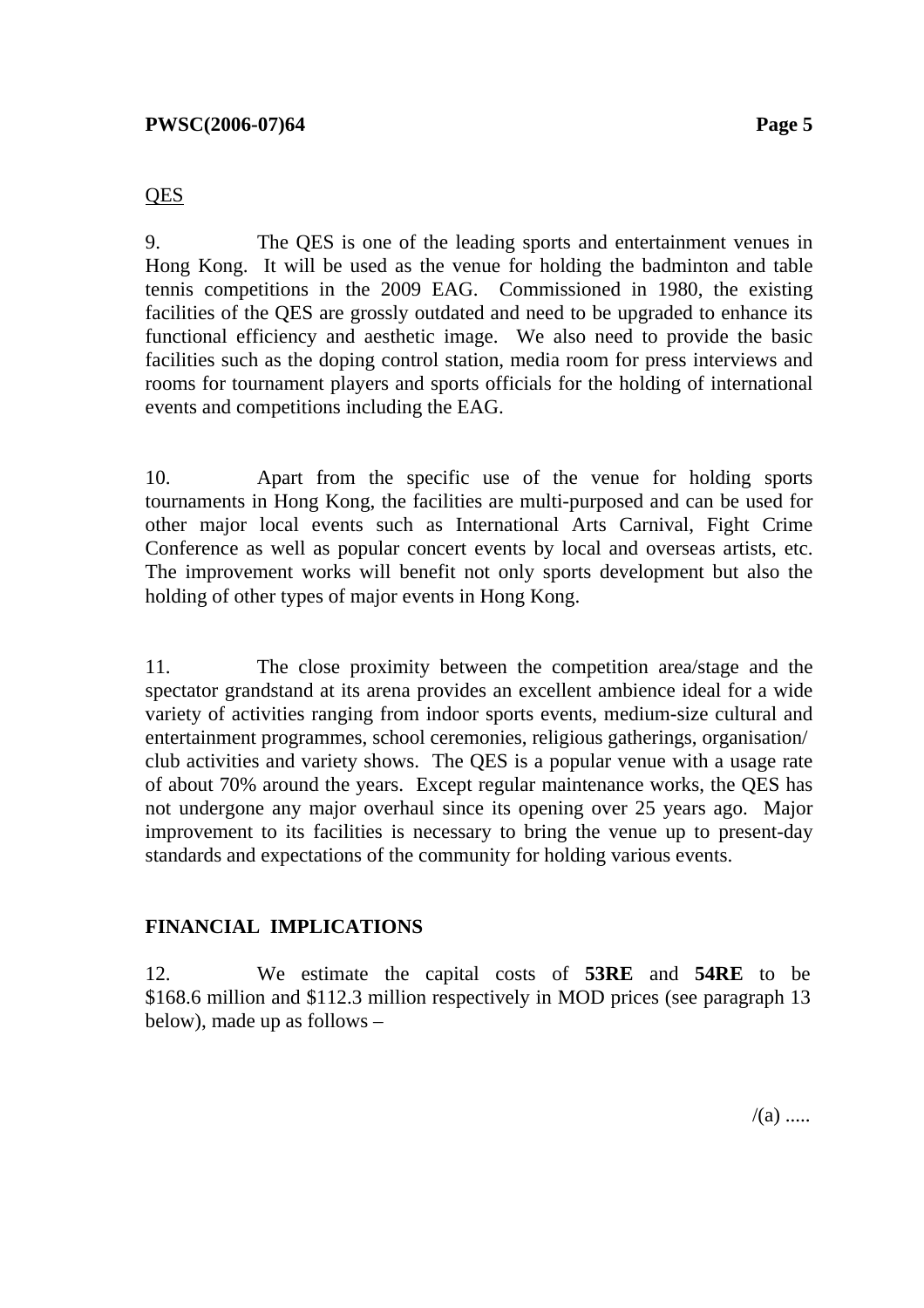#### **PWSC(2006-07)64** Page 6

|     |                 |                                    | \$ Million |             |     |             |                               |
|-----|-----------------|------------------------------------|------------|-------------|-----|-------------|-------------------------------|
|     |                 |                                    |            | <b>53RE</b> |     | <b>54RE</b> |                               |
| (a) | <b>Building</b> |                                    |            | 67.2        |     | 55.2        |                               |
| (b) |                 | <b>Building services</b>           |            | 24.6        |     | 22.4        |                               |
| (c) | Drainage        |                                    |            | 3.1         |     |             |                               |
| (d) |                 | External works                     |            | 10.5        |     | 3.0         |                               |
| (e) |                 | Furniture and equipment $(F\&E)^2$ |            | 1.0         |     | 2.5         |                               |
| (f) |                 | Electronic equipment <sup>3</sup>  |            | 35.4        |     | 10.0        |                               |
| (g) |                 | Consultancy fees for               |            | 6.1         |     | 5.6         |                               |
|     | (i)             | contract administration            | 2.0        |             | 1.6 |             |                               |
|     | (ii)            | site supervision                   | 4.1        |             | 4.0 |             |                               |
| (h) |                 | Contingencies                      |            | 14.0        |     | 9.3         |                               |
|     |                 | Sub-total                          |            | 161.9       |     | 108.0       | (in September<br>2006 prices) |
| (i) |                 | Provision for price adjustment     |            | 6.7         |     | 4.3         |                               |
|     |                 | Total                              |            | 168.6       |     | 112.3       | (in MOD<br>prices)            |

We propose to engage consultants to undertake contract administration and site supervision for the project. A detailed breakdown of the estimate for the consultants' fees by man-months is at Enclosure 5. The construction floor areas (CFAs) of **53RE** and **54RE** are 11 723  $m^2$  and 9 000  $m^2$  respectively. The estimated construction unit costs of **53RE** and **54RE**, represented by the building and building services costs, are \$7,831 per  $m^2$  and \$8,622 per  $m^2$  of CFA in September 2006 prices respectively. We consider these unit costs reasonable as compared with similar projects undertaken by the Government.

/13. .....

 $\overline{2}$  Based on the furniture and equipment provided in existing/planned facilities of similar scale (e.g. office furniture, litter bins and portable signage, etc).

<sup>3</sup> These include the provision of fixed and portable electronic scoreboards with video capability and live broadcast facilities.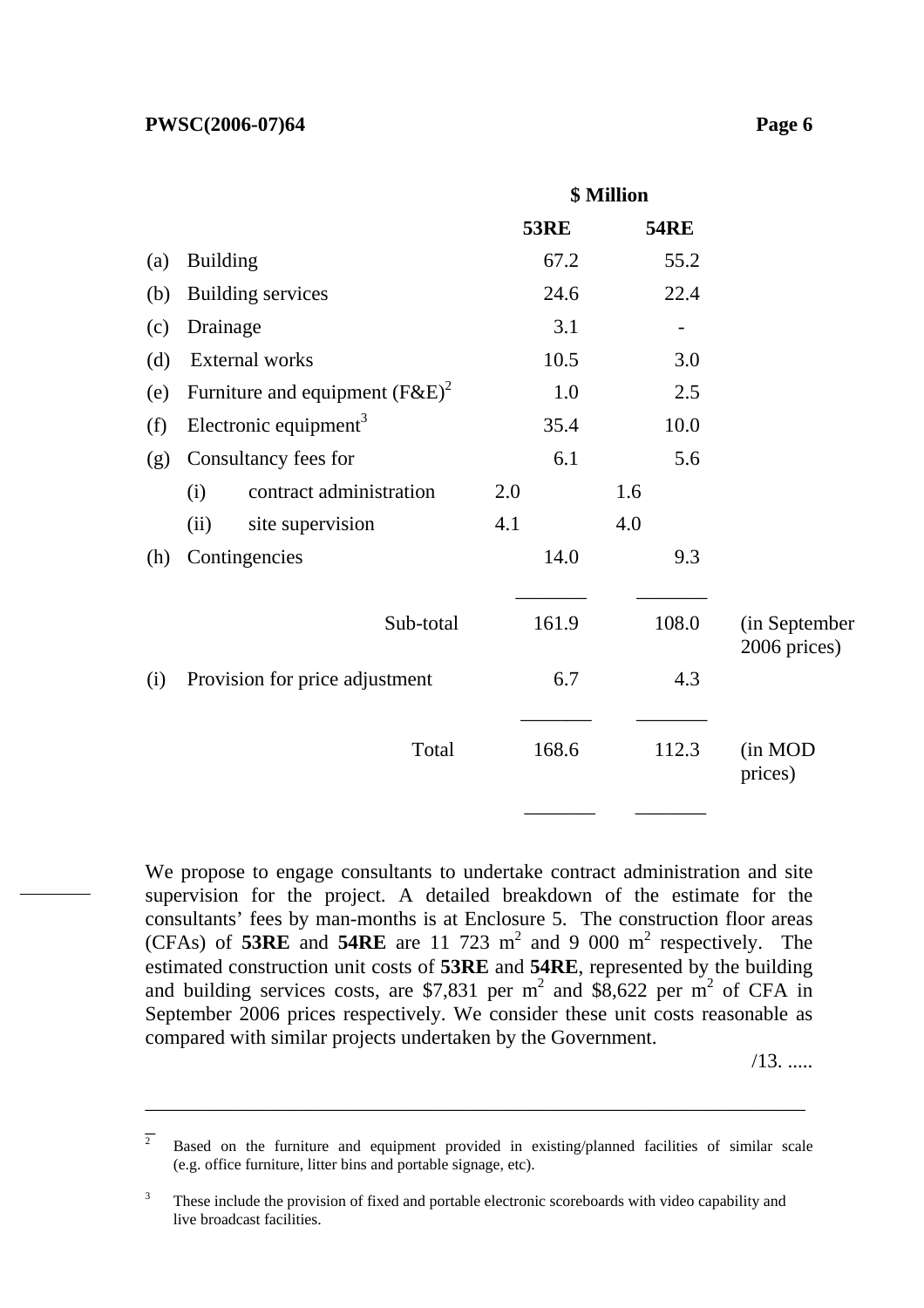| Year        | \$ million<br>(Sept 2006) |             | <b>Price</b><br><b>Adjustment</b><br>factor | \$ million<br>(MOD) |             |  |
|-------------|---------------------------|-------------|---------------------------------------------|---------------------|-------------|--|
|             | <b>53RE</b>               | <b>54RE</b> |                                             | <b>53RE</b>         | <b>54RE</b> |  |
| $2007 - 08$ | 4.0                       | 6.2         | 1.01250                                     | 4.1                 | 6.3         |  |
| $2008 - 09$ | 60.0                      | 38.8        | 1.02769                                     | 61.7                | 39.9        |  |
| $2009 - 10$ | 67.0                      | 50.0        | 1.04310                                     | 69.9                | 52.2        |  |
| $2010 - 11$ | 22.0                      | 8.5         | 1.05875                                     | 23.3                | 9.0         |  |
| $2011 - 12$ | 8.9                       | 4.5         | 1.08257                                     | 9.6                 | 4.9         |  |
|             | 161.9                     | 108.0       |                                             | 168.6               | 112.3       |  |

# 13. Subject to approval, we will phase the expenditure as follows –

14. We have derived the MOD estimates on the basis of the Government's latest forecast of trend rate of change in the prices of public sector building and construction output for the period 2007 to 2012. We intend to award a contract each to **53RE** and **54RE** on a lump-sum basis because we can clearly define the scope of works in advance. Both contracts will not provide for price adjustment because the contract period will not exceed 21 months.

15. We estimate the additional annual recurrent expenditures arising from **53RE** and **54RE** to be \$2.0 million and \$1.05 million respectively.

# **PUBLIC CONSULTATION**

16. We consulted the Community Building Committee of Yau Tsim Mong District Council on 3 August 2006 and the Cultural and Leisure Services Committee of Wan Chai District Council on 7 September 2006 on the proposed improvement works to the HKC and the QES respectively. Members of the District Councils supported the projects.

/17. .....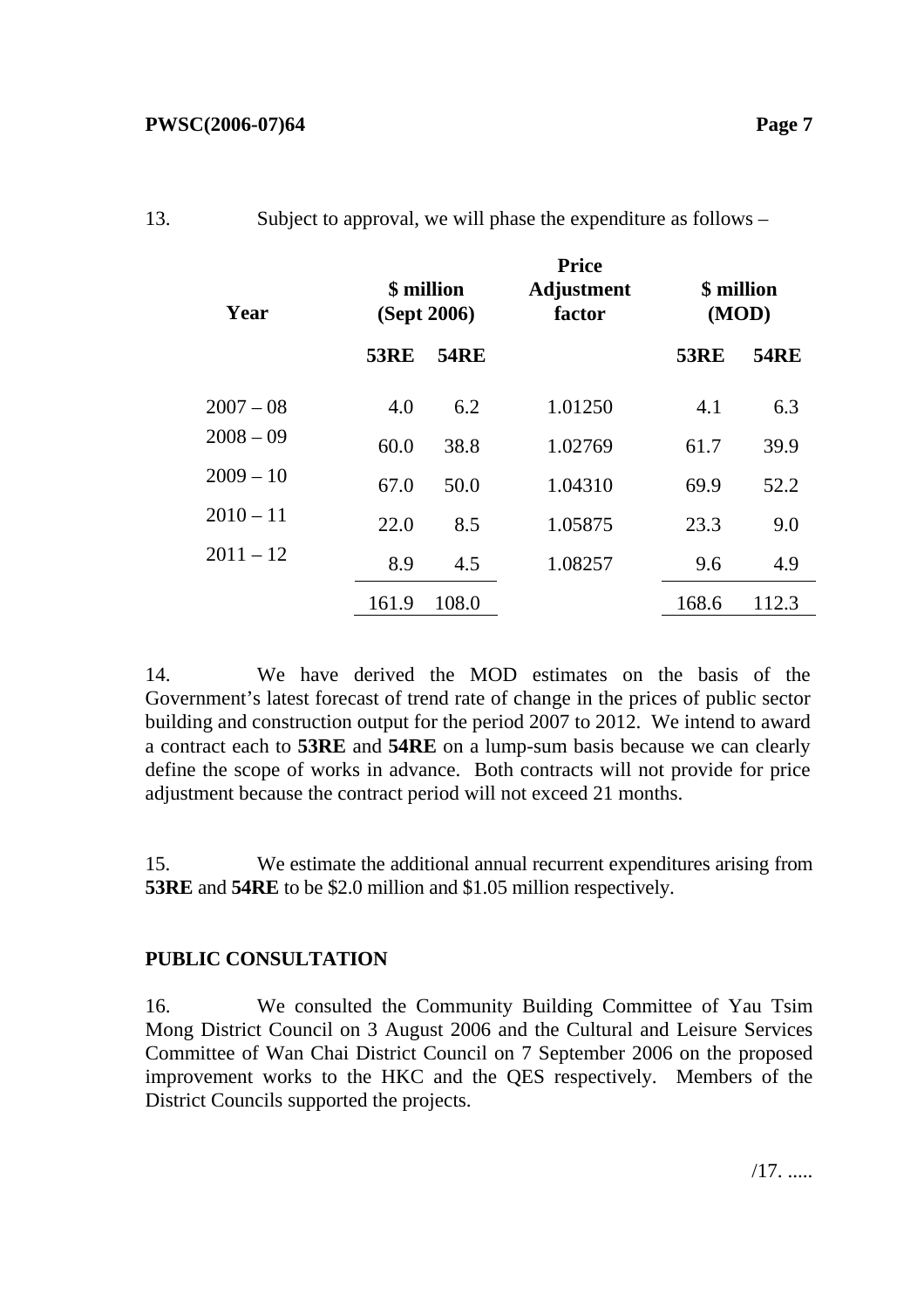17. We have consulted the concerned National Sports Associations, including the Hong Kong Table Tennis Association Limited, the Hong Kong Badminton Association, the Volleyball Association of Hong Kong, China and the Hong Kong Basketball Association, on the project scope and programme. They supported the proposed improvement works and have contributed to the design works. They considered the proposed upgrading sufficient for meeting the standard for holding international sports events, including the 2009 EAG. They have also written to Legislative Council Members to appeal for support of the funding applications.

18. We consulted the Legislative Council Panel on Home Affairs on 8 December 2006 and 12 January 2007. The Panel has agreed to the submission of the funding application to the PWSC on 24 January 2007.

19. We will also liaise with organisations representing the disabled on the works to be implemented at these venues to facilitate their use of the venues in future.

### **GREENING**

20. Where feasible technically in respect of structure, loading, space, etc., we will take this opportunity to enhance greening and landscaping at the venues through appropriate means.

### **ENVIRONMENTAL IMPLICATIONS**

21. **53RE** and **54RE** are not designated projects under the Environmental Impact Assessment Ordinance (Cap. 499). Both projects would not have long-term environmental impact.

22. During construction, we will control noise, dust and site run-off nuisances to within established standards and guidelines through the implementation of mitigation measures in the relevant contracts. These include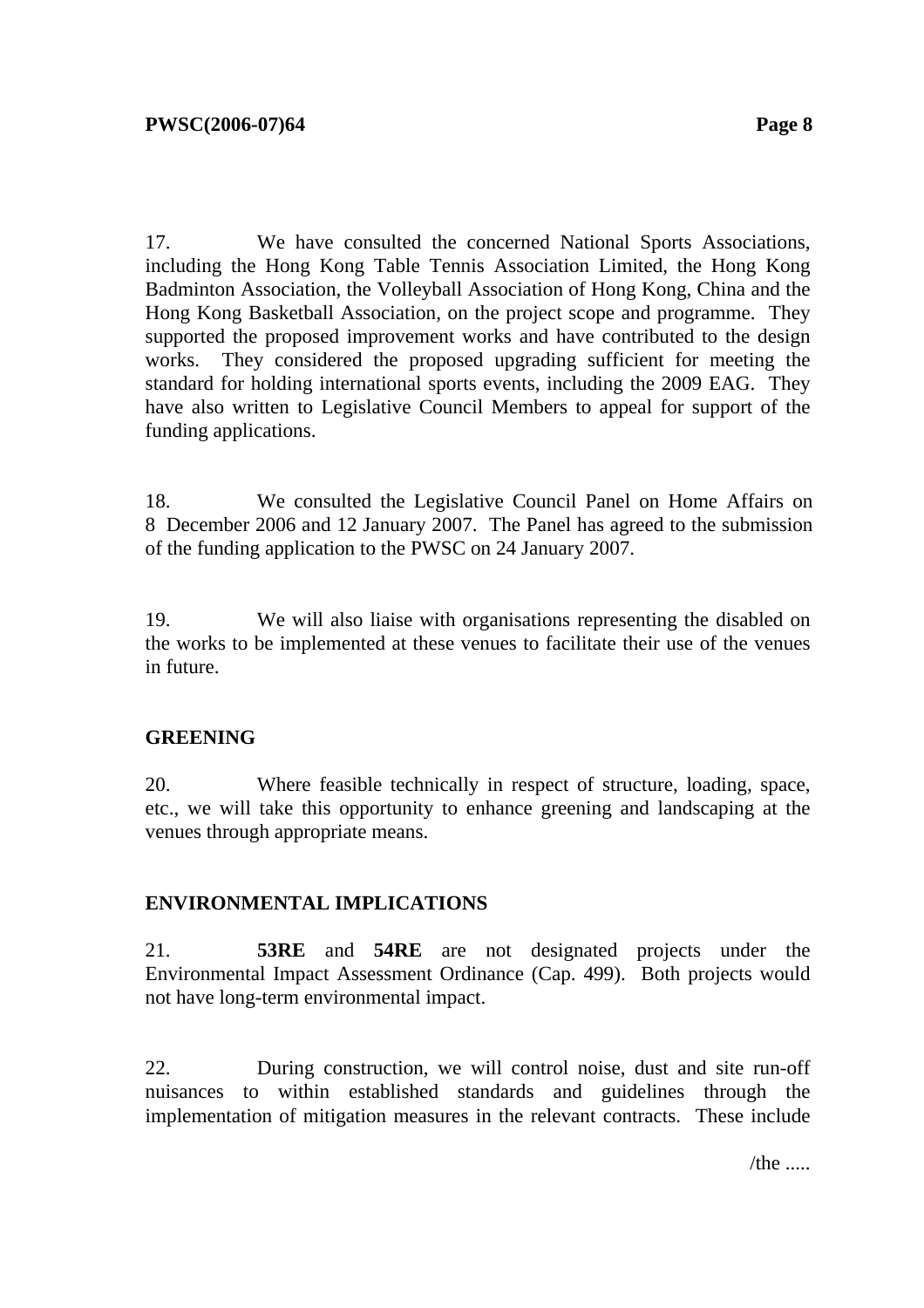the use of silencers, mufflers, acoustic lining or shields for noisy construction activities, and frequent cleaning and watering of the sites.

23. We have considered measures in the planning and design stages to reduce the generation of construction and demolition (C&D) materials where possible. In addition, we will require the contractor to reuse inert C&D materials on site or in other suitable construction sites as far as possible (e.g. use suitable excavated materials for filling within the site, use metal site hoardings and signboards so that these materials can be recycled or reused in other projects), in order to minimise the disposal of C&D materials to public fill reception facilities<sup>4</sup>. We will encourage the contractors to maximise the use of recycled or recyclable C&D materials, as well as the use of non-timber formwork to further minimise the generation of construction waste.

24. We will also require the contractors to submit a waste management plan (WMP) for approval. The WMP will include appropriate mitigation measures to avoid, reduce, reuse and recycle C&D materials. We will ensure that the day-to-day operations on site comply with the approved WMP. We will control the disposal of public fill, C&D materials and C&D waste to public fill reception facilities and landfills respectively through a trip-ticket system. We will require the contractor to separate public fill from C&D waste for disposal at appropriate facilities. We will record the disposal, reuse and recycling of C&D materials for monitoring purposes.

25. We estimate that the projects will generate the following amount of C&D materials -

/C&D .....

 $\overline{4}$ Public fill reception facilities are specified in Schedule 4 of the Waste Disposal (Charges for Disposal of Construction Waste) Regulation. Disposal of public fill in public fill reception facilities requires a licence issued by the Director of Civil Engineering and Development.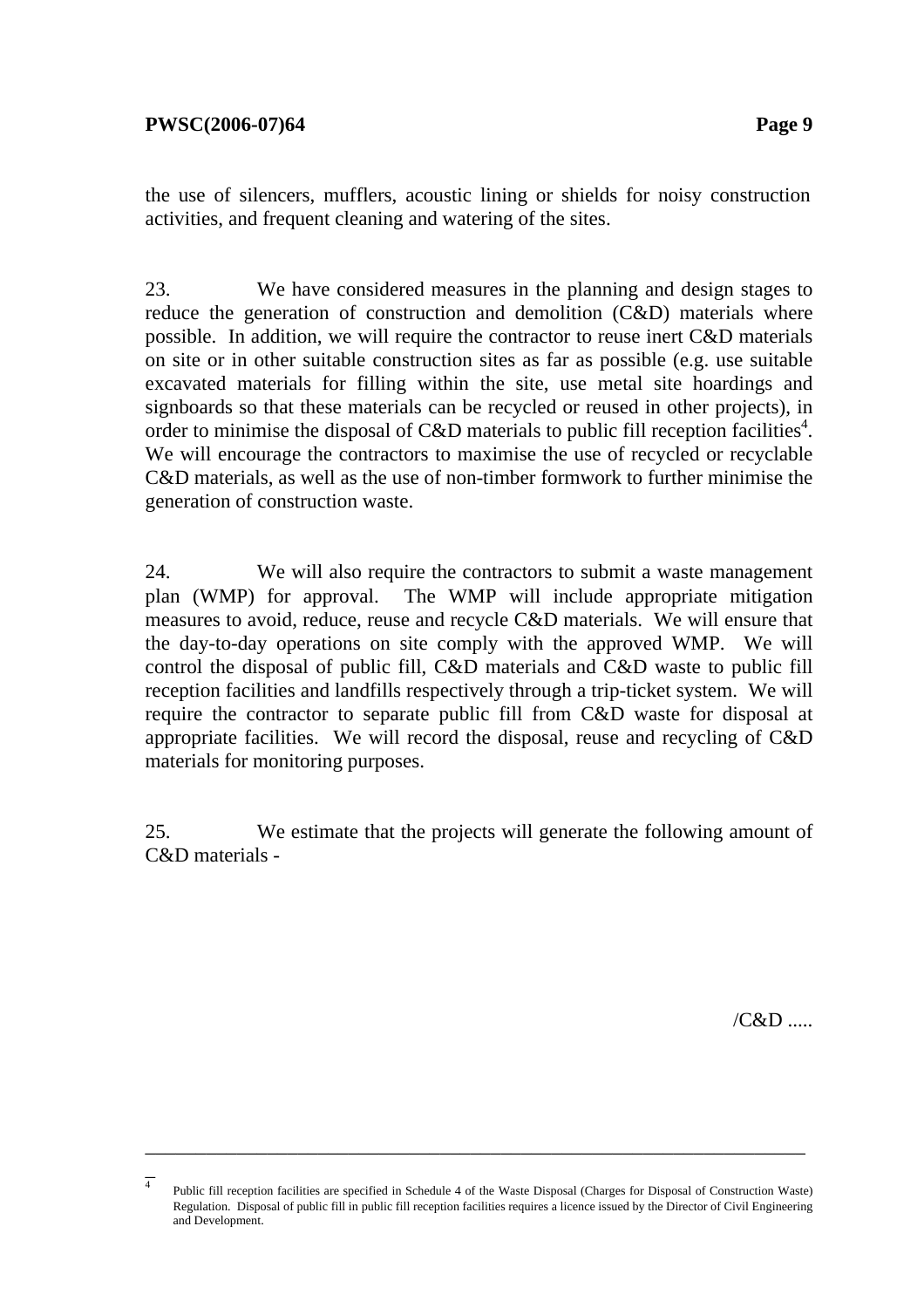|                                                                              | <b>53RE</b> |               | <b>54RE</b> |               |
|------------------------------------------------------------------------------|-------------|---------------|-------------|---------------|
|                                                                              | tonnes      | $\frac{0}{0}$ | tonnes      | $\frac{0}{0}$ |
| C&D materials to public<br>fill reception facilities for<br>subsequent reuse | 100         | 8.5           | 100         | 12.3          |
| C&D materials to landfills                                                   | 1 0 7 1     | $91.5^5$      | 711         | $87.7^{5}$    |
| Total<br>materials<br>C&D<br>generated                                       | 1 1 7 1     | 100           | 811         | 100           |

The total cost for accommodating C&D materials at public fill reception facilities and landfill sites is estimated to be \$228,150 for this project (based on a unit cost of \$27/tonne for disposal at public fill reception facilities and \$125/tonne<sup>6</sup> at landfills).

# **LAND ACQUISITION**

26. The project does not require any land acquisition.

# **BACKGROUND INFORMATION**

27. We upgraded both **53RE and 54RE** to Category B in October 2005. We engaged consultants to carry out detailed design in March 2006 and preparation of tender documents in December 2006 for **53RE** and **54RE** at the total cost of about \$3.4 million and \$2.6 million respectively. We have charged these amounts to block allocation **Subhead 3100GX** "Project feasibility studies, minor investigations and consultants' fees for items in Category D of the Public Works Programme". The consultants have completed the detailed design for these projects. The consultants are now finalising the tender documents of these projects.

 $/28.$ 

 $\overline{5}$ 5 There is a higher percentage of C&D materials to be disposed of at landfills as the works of these projects are for fitting-out works in the interior of buildings without involving any site formation or soil excavation works as in building construction projects. Most of the C&D materials generated by site formation or soil excavation works can be collected for subsequent reuse while most C&D materials generated by fitting-out works cannot and need to be disposed of at landfills.

<sup>6</sup> This estimate has taken into account the cost for developing, operating and restoring the landfills after they are filled and the aftercare required. It does not include the land opportunity cost for existing landfill sites (which is estimated at  $$90/m^3$ ), nor the cost to provide new landfills, (which is likely to be more expensive) when the existing ones are filled.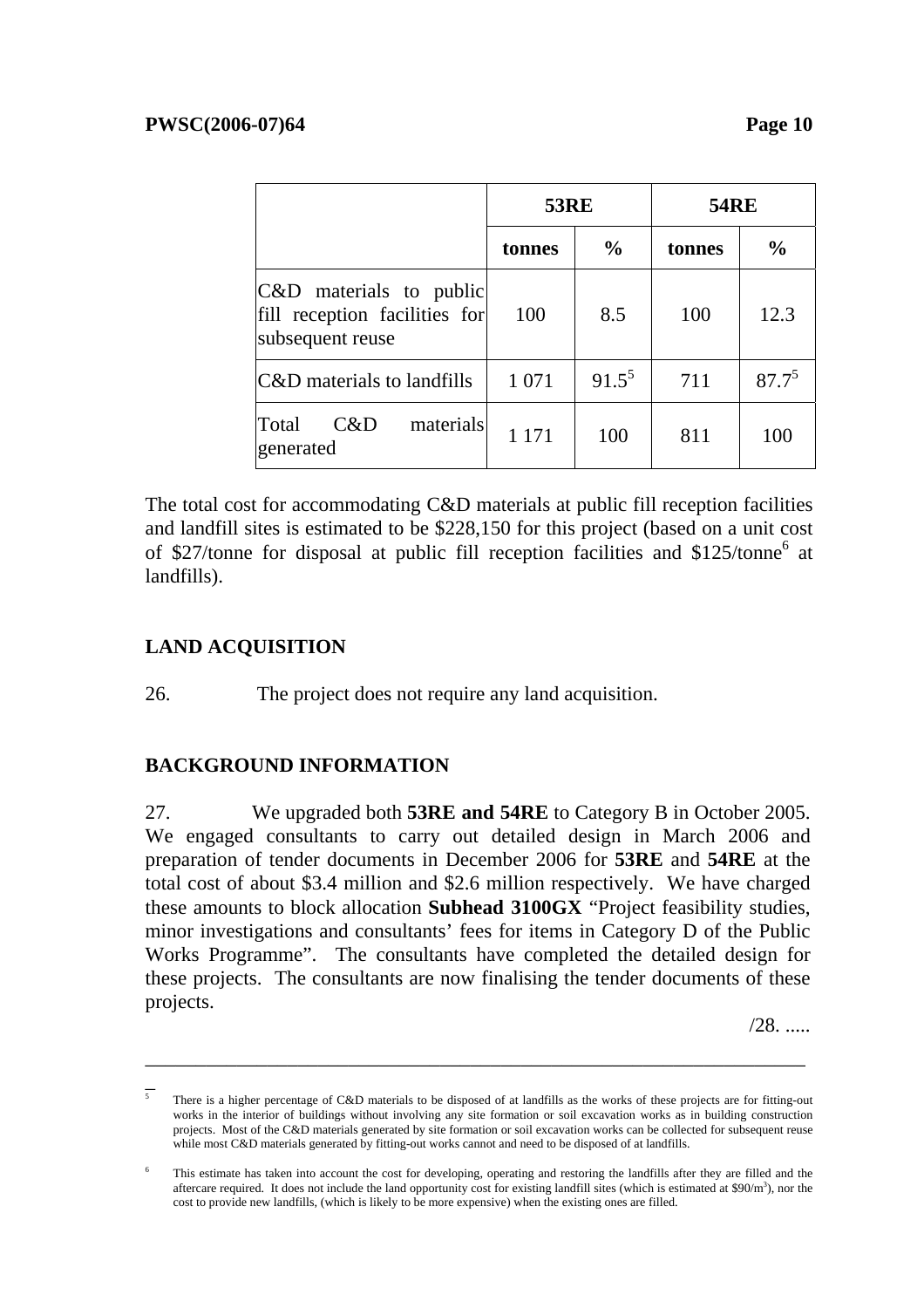#### **PWSC(2006-07)64 Page 11**

28. The proposed improvement works for **53RE** and **54RE** will not involve any tree removal or planting proposals.

29. We estimate that the proposed improvement works will create the following job opportunities –

|             | <b>Professional</b> /<br>Technical staff | Labourer     | <b>Total jobs</b><br>created | <b>Estimated</b><br>total man-<br>months |
|-------------|------------------------------------------|--------------|------------------------------|------------------------------------------|
| <b>53RE</b> |                                          | $50^{\circ}$ | 165                          | 2.500                                    |
| <b>54RE</b> |                                          | 00           | l 11                         | 600                                      |

--------------------------------------

Home Affairs Bureau January 2007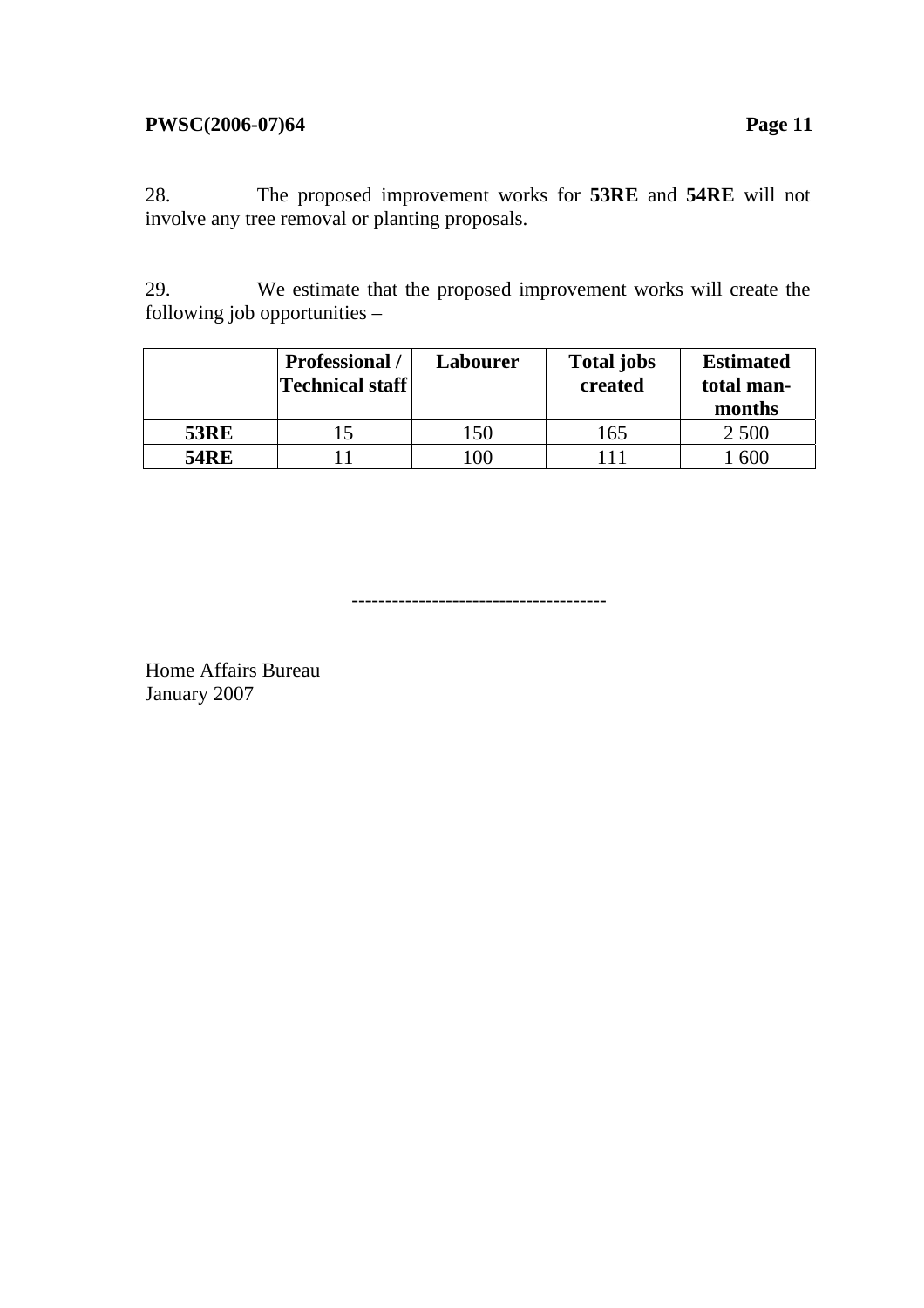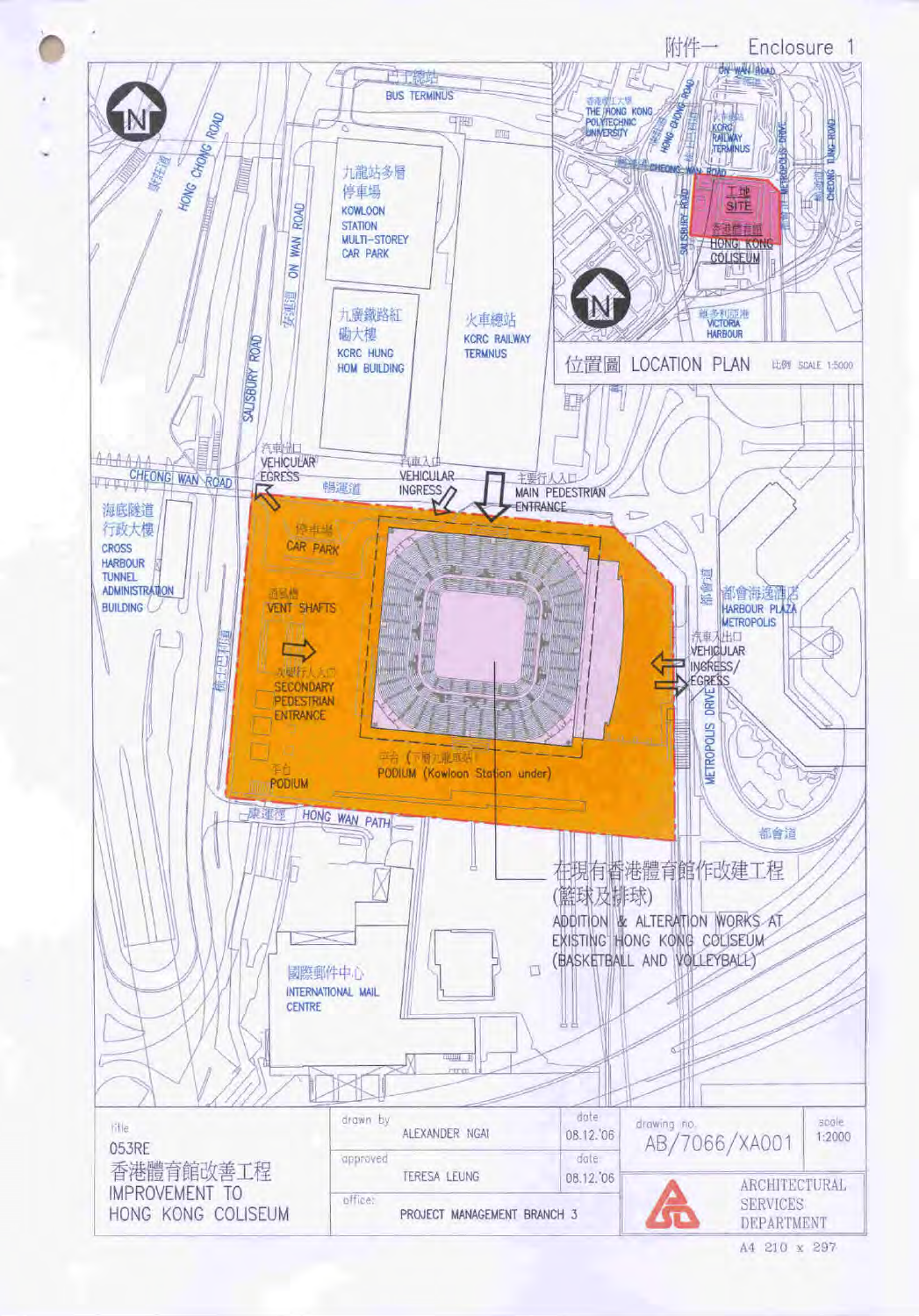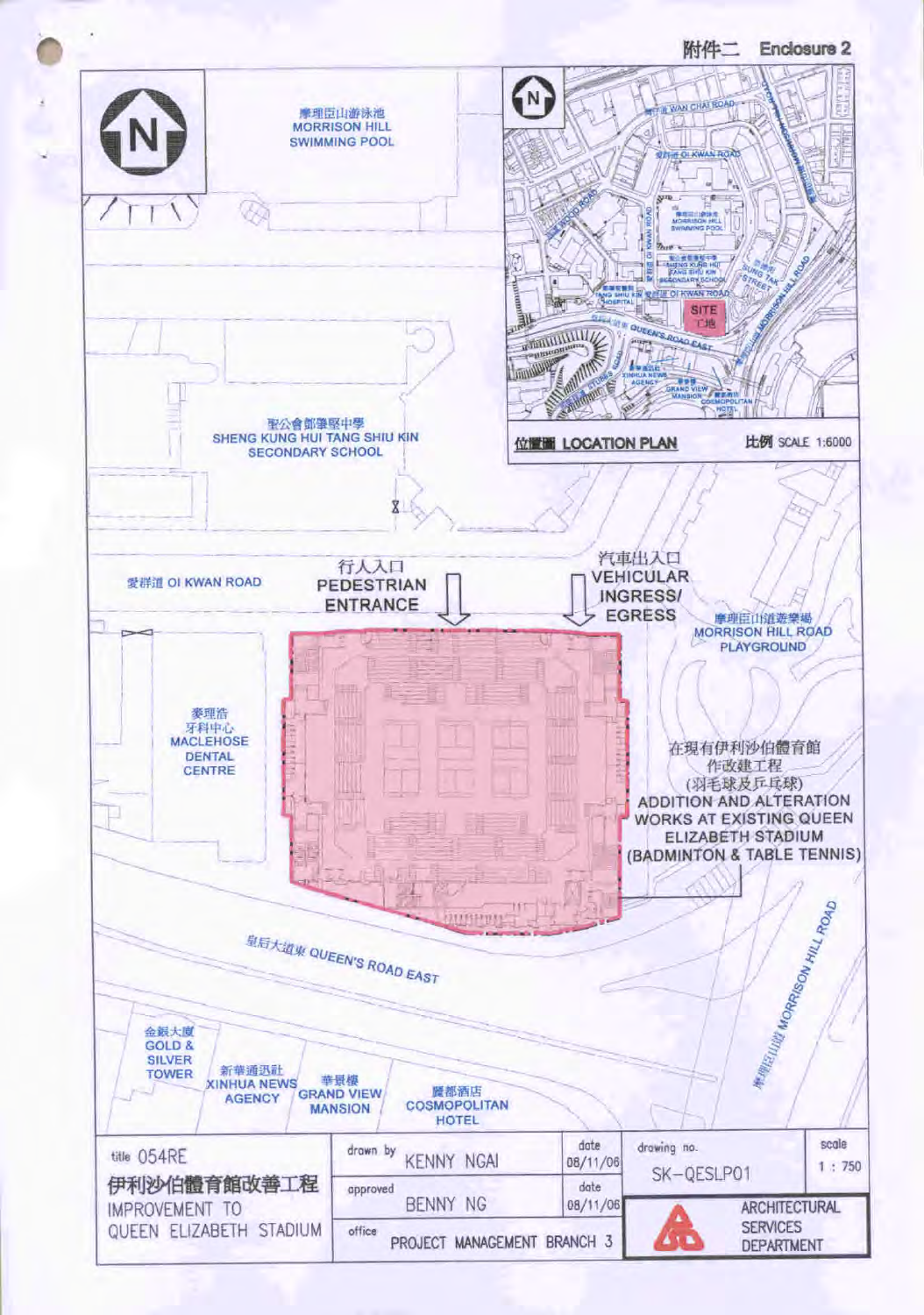

Improvement to Hong Kong Coliseum (Before) 香港體育館改善工程 (工程前)



Improvement to Hong Kong Coliseum (After) 香港體育館改善工程 (工程後)

| title<br>053RE              | drown by<br>ALEXANDER NGAL<br>approved | date<br>08.12.06<br>date | drawing no.<br>AB/7066/PER01  | scole<br>N.T.S.      |  |
|-----------------------------|----------------------------------------|--------------------------|-------------------------------|----------------------|--|
| 香港體育館改善工程<br>IMPROVEMENT TO | TERESA LEUNG                           | 08.12.06                 |                               | <b>ARCHITECTURAL</b> |  |
| HONG KONG COLISEUM          | office:<br>PROJECT MANAGEMENT BRANCH 3 |                          | <b>SERVICES</b><br>DEPARTMENT |                      |  |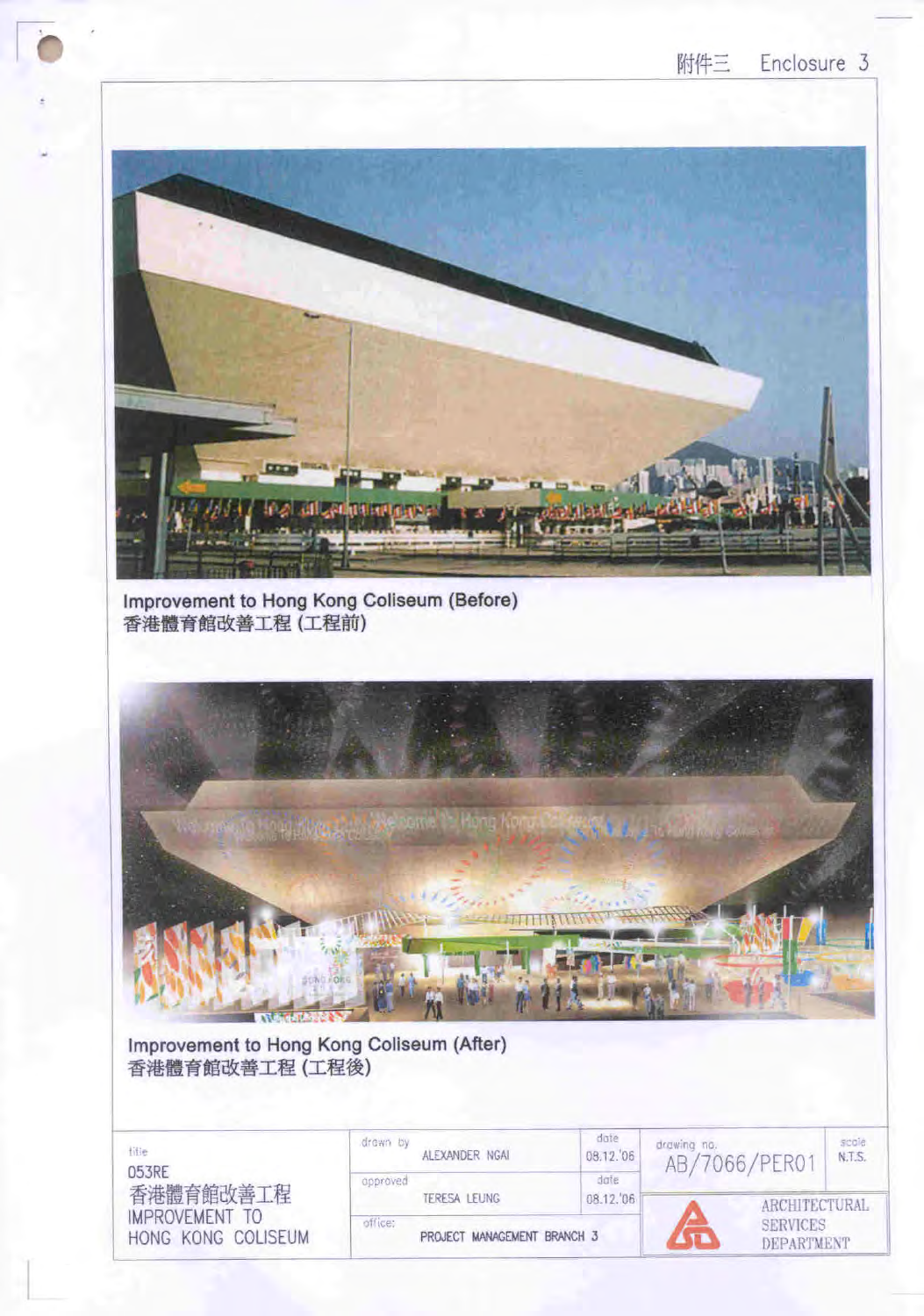

Improvement to Queen Elizabeth Stadium (Before)<br>伊利沙伯體育館改善工程 (工程前)



Improvement to Queen Elizabeth Stadium (After) 伊利沙伯體育館改善工程 (工程後)

| title 054RE<br>伊利沙伯體育館改善工程                | drawn by<br>approved                                     | dote<br>29/11/06<br>date | drawing no.<br>SK-QESPER01 |                                                       | scale<br><b>N.T.S.</b> |
|-------------------------------------------|----------------------------------------------------------|--------------------------|----------------------------|-------------------------------------------------------|------------------------|
| IMPROVEMENT TO<br>QUEEN ELIZABETH STADIUM | <b>BENNY NG</b><br>office<br>PROJECT MANAGEMENT BRANCH 3 | 29/11/06                 |                            | ARCHITECTURAL<br><b>SERVICES</b><br><b>DEPARTMENT</b> |                        |